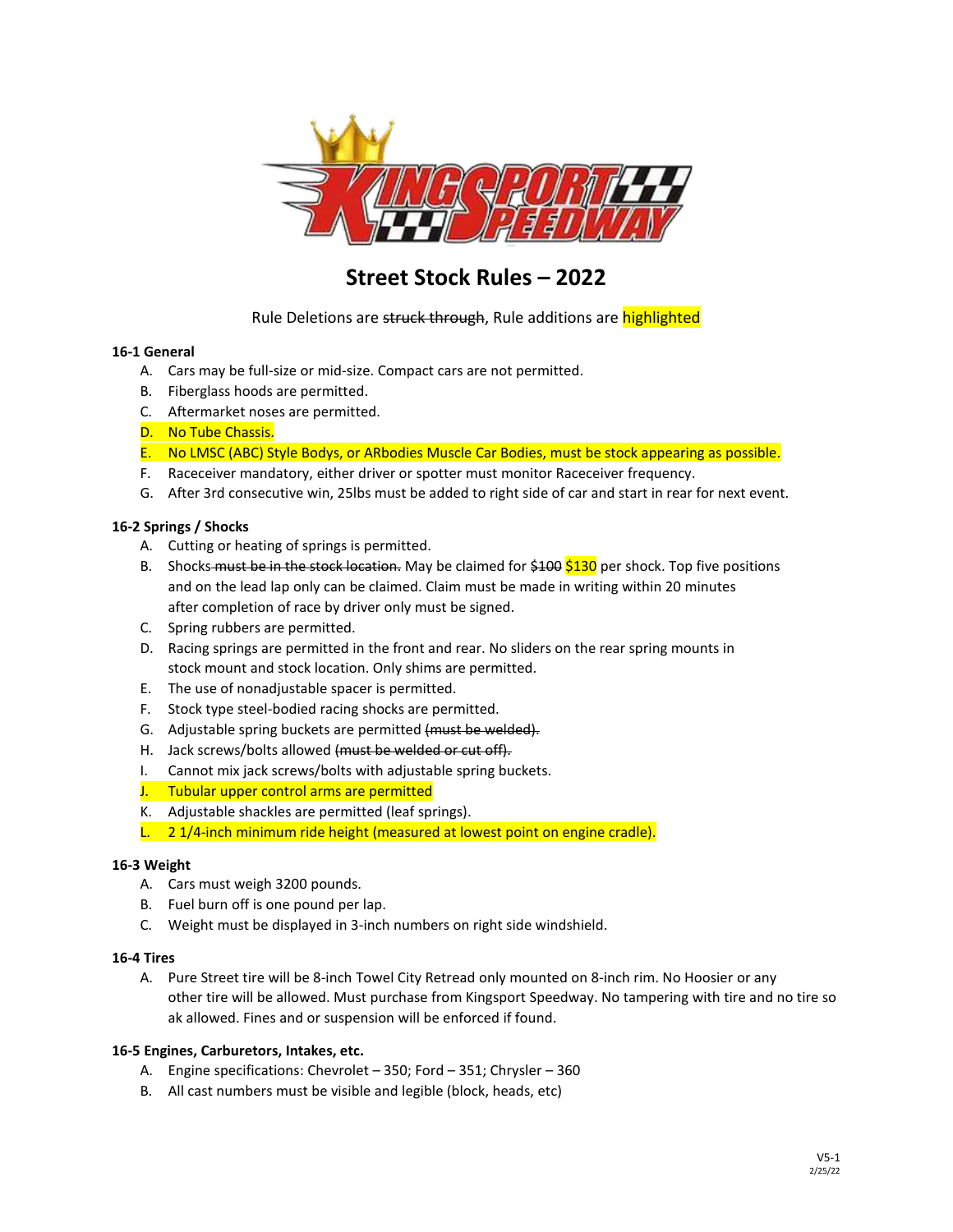- C. Chevrolet minimum 72 CC, Ford minimum 58 CC.
- D. Turbo chargers or super charges are not permitted.
- E. Factory fuel injection for make and model is permitted.
- F. Under cut valves are not permitted. Stock type valve only. GM 1.94 intake, 1.5 exhaust. Ford and Dodge 2. 040 intake 1.625 exhaust.
- G. Single valve spring only, flat damper inside spring allowed. Valve spring must be stock diameter for engine being run.
- H. Angle plug heads are not permitted.
- I. Porting, polishing, and/or grinding of heads is not permitted.
- J. Angle milling of heads is not permitted.
- K. Screw in, stock type studs are permitted.
- L. Milling of the boss is permitted.
- M. Guide plates are permitted.
- N. Holley 500 cfm box stock carburetor #4412. (NO HP, XP, or other 4412 version)
- O. Intakes may be stock or Edelbrock #2101. Mr. Gasket Carburetor adaptor #1929 only. (NO Marine intakes)
- P. The carburetor jets and power valve may be changed.
- Q. Engines may be bored a maximum of .60 over.
- R. Stock type pistons, two or four eyebrow flat top, cast only. Must have full skirts. Stock type and length, I-Beam replacement rod permitted. Floating wrist pins allowed. No short skirts.
- S. Racing oil pans allowed.
- T. The maximum cam lift is 450 on Chevrolets.
- U. The maximum cam lift is 480 on Ford and Chrysler.
- V. Solid or roller cams are not permitted.
- W. Roller rockers are not permitted.
- X. Heads must be cast‐iron only.
- Y. Headers are permitted at 1 5/8

inch maximum diameter. Headers must not be coated or wrapped. Headers can be claimed for \$200. (Top five positions and on the lead lap only can be claimed. Claim must be made in writing within 20 minutes a fter completion of race by driver only, must be signed.

- Z.  $(2 \frac{1}{2} \frac{1}{2})$  maximum exhaust only. No crossover, no H or Y pipe. Must be  $(2)$  individual pipes.
- AA. Ram horns are permitted.
- BB. Aftermarket valve covers are permitted.
- CC. Aluminum (V) Belt pullies are permitted. No serpentine pullies allowed. Stock steel pullies are ok.
- DD. Aftermarket cranks allowed. Must weigh 50 lbs. Height 12" to center of crankshaft minimum.
- EE. Electric fuel pumps are allowed. (if running electric fuel pump, must run safety switch, (oil pressure safety switch preferred) Fuel pump must shut off if the engine stops running.
- FF. MSD Digital Soft-Touch HEI Rev Limiter (8727CT) required. Must be mounted under hood, and easily visible, all wires exposed.
- GG. Rev limiter must be set at max 6200 RPM
- HH. Serpentine belts are allowed

# **16‐7 Engine Set-back**

**A.** Engine must be mounted in stock location, in center of chassis. #1 spark plug must be in front of or centerline of upper balljoint

# **16‐6 Safety**

- A. All glass must be removed.
- B. A Lexan windshield is required.
- C. Cars must have a four-point cage with a door bar. Roll cage diameter is 1  $\frac{1}{2}$  inches or 1  $\frac{1}{2}$  inches.